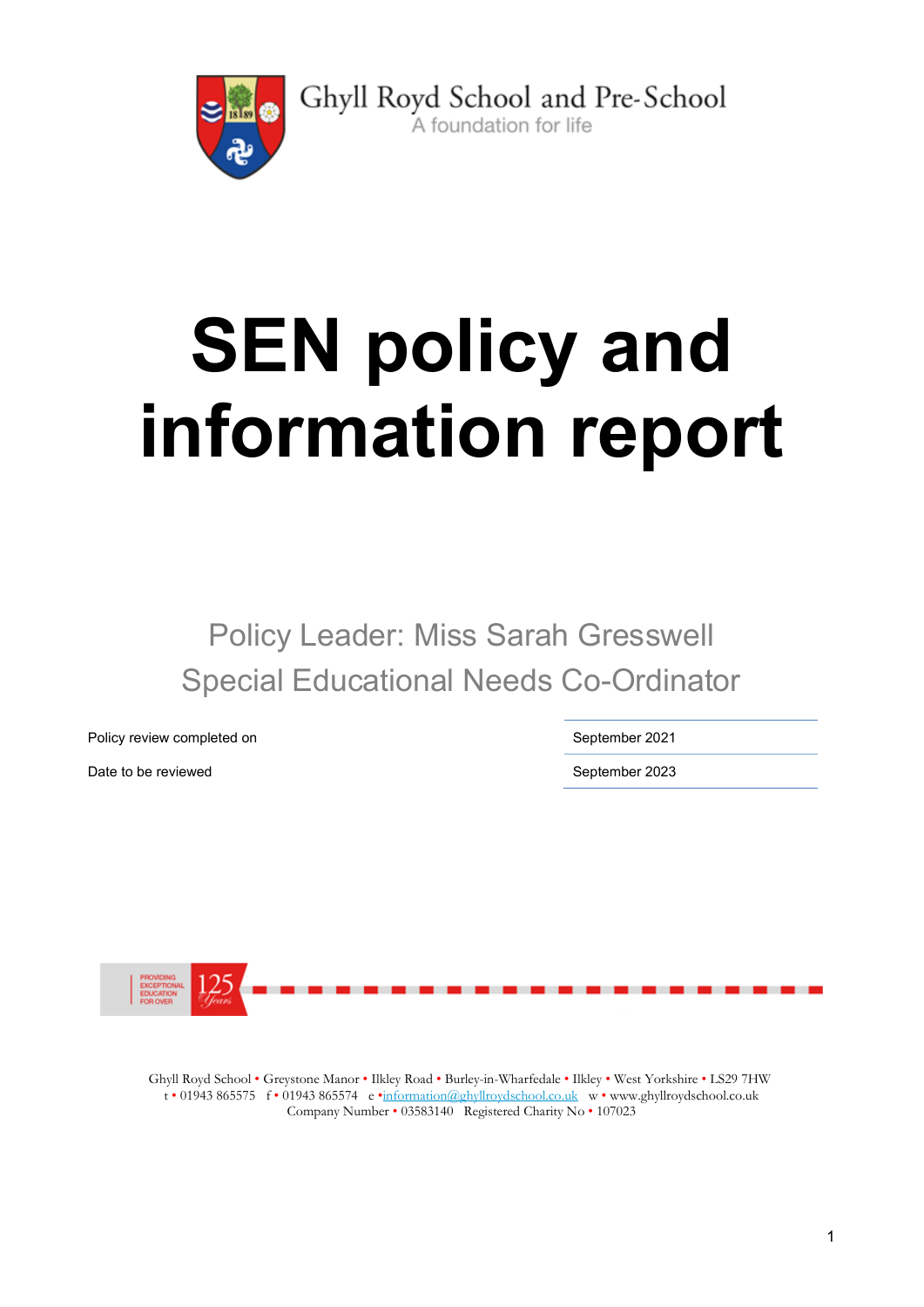# **Contents**

…………………………………………………………………………………………………………………………….

# 1. Aims

Our SEN policy and information report aims to:

- Set out how Ghyll Royd School will support and make provision for pupils with special educational needs (SEN)
- Set out how Ghyll Royd School will make best efforts to ensure children with SEN can achieve their best outcomes.
- Explain the roles and responsibilities of everyone involved in providing for pupils with SEN

# 2. Legislation and guidance

This policy and information report is based on the Special Educational Needs and Disability (SEND) Code of Practice and the following legislation:

- Part 3 of the Children and Families Act 2014, which sets out schools' responsibilities for pupils with SEN and disabilities
- The Special Educational Needs and Disability Regulations 2014, which set out schools' responsibilities for education, health and care (EHC) plans, SEN co-ordinators (SENCOs) and the SEN information report

# 3. Policy development and implementation

This policy has been developed by the SENCO and the Head Techer in partnership with the Teachers and Early Years providers. It has been shared in detail with all staff and it is available for parents to view on the school's website.

The SENCO and Head teacher and Governor responsible for SEN are responsible for continuously developing and implementing the policy.

# 4. Definitions

.

A pupil has SEN if they have a learning difficulty or disability which calls for special educational provision to be made for them.

They have a learning difficulty or disability if they have:

A significantly greater difficulty in learning than the majority of others of the same age, or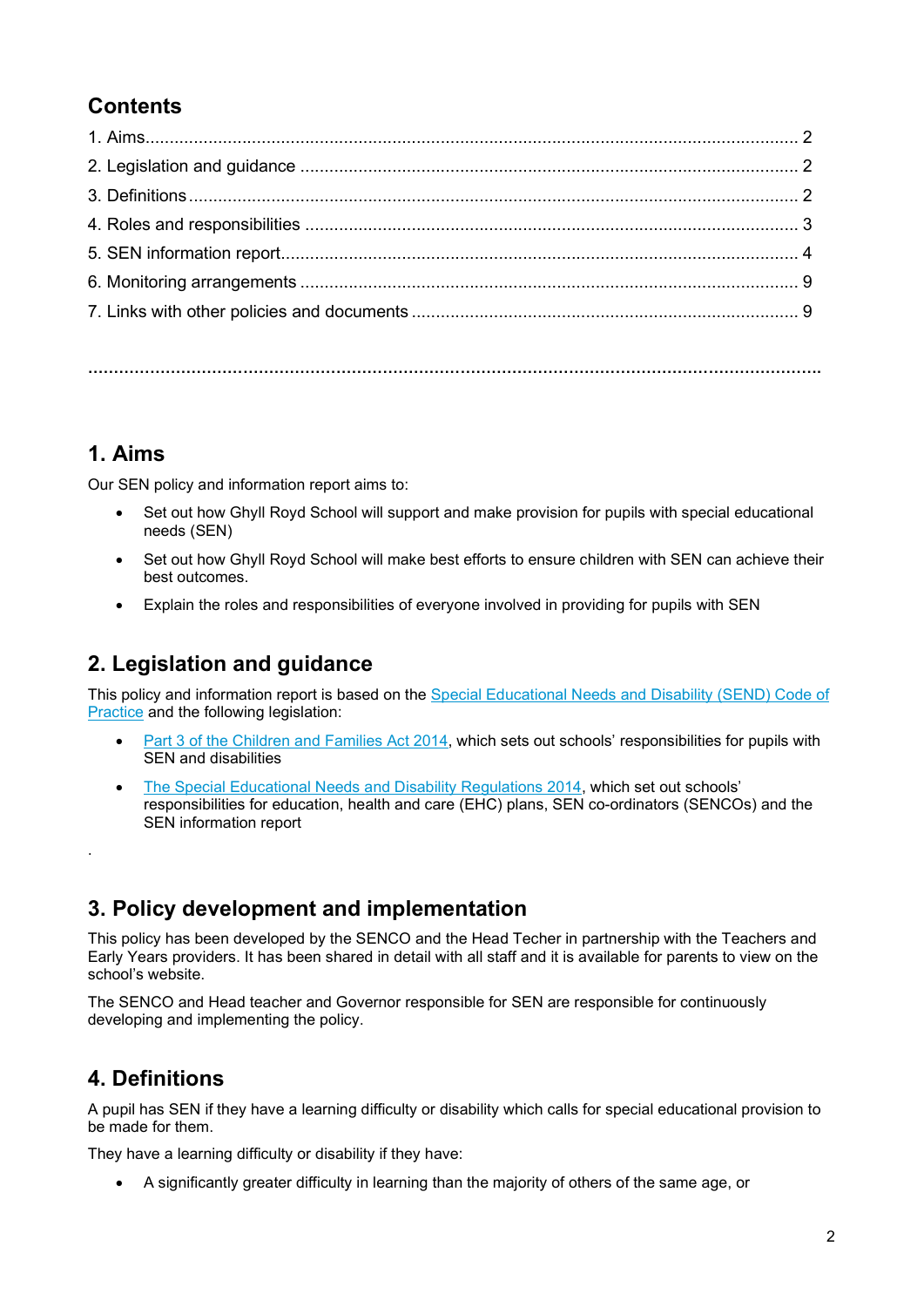A disability which prevents or hinders them from making use of facilities of a kind generally provided for others of the same age in mainstream schools

Special educational provision is educational or training provision that is additional to, or different from, that made generally for other children or young people of the same age by mainstream schools.

We use Bradford Councils Range Guidance and Matrix of Need to help us further understand the types of SEND which we can provide at Ghyll Royd.

Children with SEND in mainstream schools will usually be at range  $1 - 4$ .

- At Range 1 a child's needs are met within the normal scope of Ghyll Royds classroom teaching with some adaptions by the form and specialist subject teachers.
- At Range 2 and 3, the class teacher will have consulted with the SENCo and further interventions may be used. The SENCo may additionally ask parent/ carers permission to consult other professionals.
- Range 4: In some cases the Ghyll Royd may seek extra support from the LEA where 'the child's needs remain so substantial that they cannot be met effectively within the resources normally available to the school'. This may lead to the beginning of the process for an Educational Health Care Plan assessment for the child.

# 5. Roles and responsibilities

## 5.1 The SENCO

The SENCO is Sarah Gresswell (sarah.gresswell@ghyllroydschool.co.uk)

They will:

- Work with the Headteacher and the SEN governor (Anthony Simpson) to determine the strategic development of the SEN policy and provision in the school
- Have day-to-day responsibility for the operation of this SEN policy and the co-ordination of specific provision made to support individual pupils with SEN, including those who have Individual Support Plans (ISP) Educational Heath Care (EHC) plans
- Provide professional guidance to colleagues and work with staff, parents, and other agencies to ensure that pupils with SEN receive appropriate support and high-quality teaching
- Provide INSET training for staff on annual training days
- Advise on the graduated approach to providing SEN support
- Advise on the deployment of the school's delegated budget and other resources to meet pupils' needs effectively
- Be the point of contact, with the headteacher, for external agencies, especially the local authority and its support services
- Liaise with potential next providers of education to ensure pupils and their parents are informed about options and a smooth transition is planned
- Work with the headteacher and governing board to ensure that the school meets its responsibilities under the Equality Act 2010 with regard to reasonable adjustments and access arrangements
- Ensure the school keeps the records of all pupils with SEN up to date

### 5.2 The SEN governor

The SEN governor will:

- Help to raise awareness of SEN issues at governing board meetings
- Monitor the quality and effectiveness of SEN and disability provision within the school and update the governing board on this
- Work with the headteacher and SENCO to evaluate the strategic development of the SEN policy and provision in the school

### 5.3 The headteacher

The headteacher will: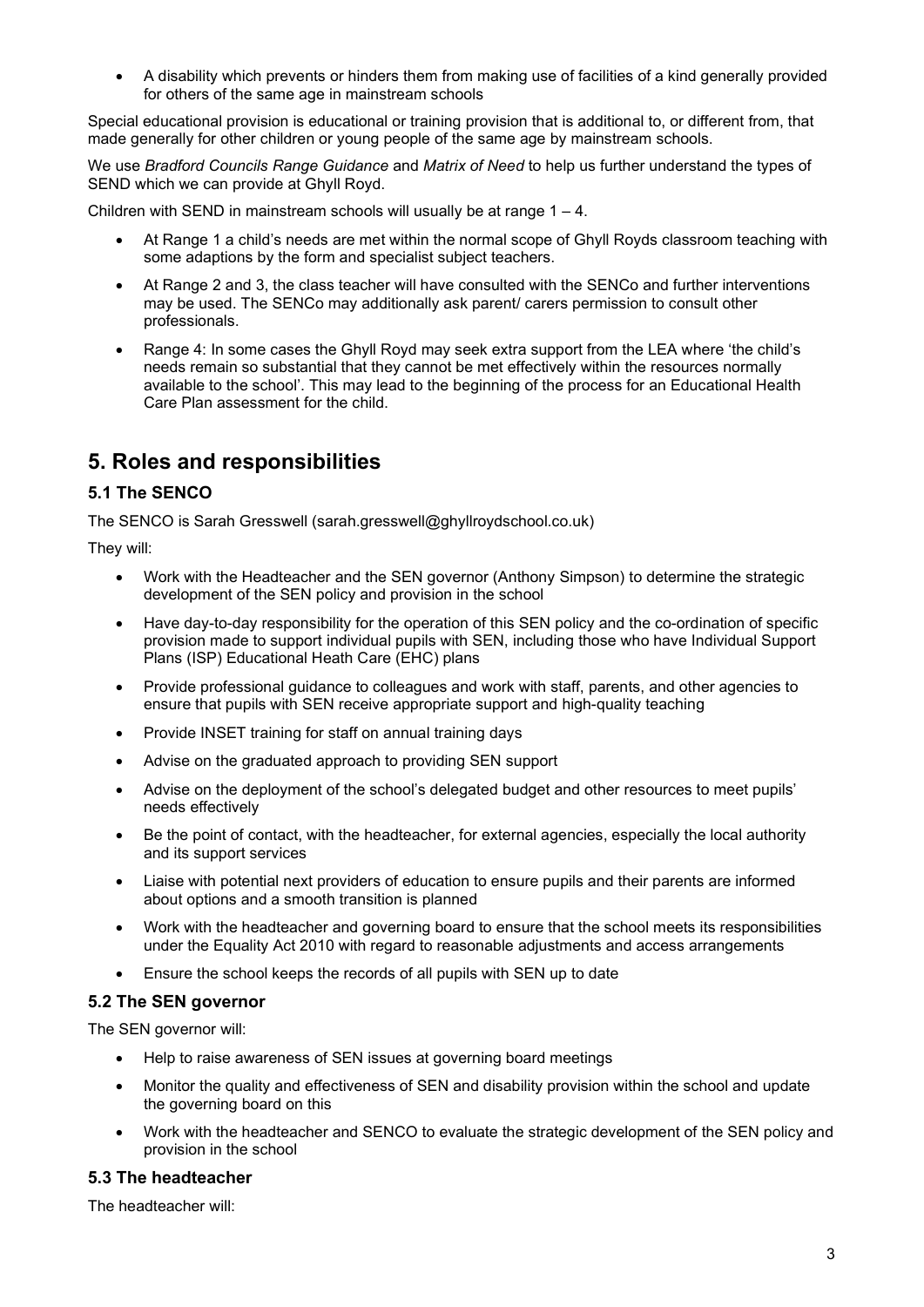- Work with the SENCO and SEN governor to determine the strategic development of the SEN policy and provision in the school
- Have overall responsibility for the provision and progress of learners with SEN and/or a disability

### 5.4 Class teachers

Each class teacher is responsible for:

- The progress and development of every pupil in their class
- Working closely with any teaching assistants or specialist staff to plan and assess the impact of support and interventions and how they can be linked to classroom teaching
- Working with the SENCO to review each pupil's progress and development and decide on any changes to provision
- Ensuring they read and then follow this SEN policy
- Keeping individual children in their classes ISPs up to date
- Using the graduated approach to ensure children with SEND are making progress
- Working closely with parents and children to produce ISPs
- Keep up to date with the calendar of SEN assessments and pupil/parental meetings
- Ensure resources are available to pupils in class to assist with their specific needs and this is detailed on their support plans
- Filling out SEN referral forms for any children who they suspect need extra support and handing these to the SENCO
- Ensuring termly and annual assessments are completed to aid monitoring progress
	- 1. Foundation Stage Profile. ( Learning Journey) EYFS
	- 2. Initial 2-year check when entering Little Adventurers. ( 2-3 year olds) EYFS
	- 3. Three-month progress checks/ tracking relating to the EYFS
	- 4. Baseline assessment as entering and leaving the Reception class. EYFS
	- 5. Termly phonics assessment in the Reception class. EYFS
	- 6. Formal Screening Check Year 1
	- 7. SAT Tests for Year 2
	- 8. SAT Tests or Secondary School Entrance Exams for Year 6
	- 9. Termly Writing and Reading assessments using measured end of year expectations to inform classroom monitor (Rising Stars).
	- 10. Half termly Mathematics assessments.
	- 11. GL Reasoning Tests. (Years 3-5)
	- 12. Termly Pira Reading Tests
	- 13. Termly Spelling and Punctuation Tests
- Ensuring assessment results are used alongside teacher assessment to update classroom monitor to allow children working below age related expectations or with SEN's progress to be monitored
- Using the schools SEN friendly classroom checklist

# 6. SEN information report

## 6.1 The kinds of SEN that are provided for

Our school currently provides additional and/or different provision for a range of needs, including:

- Communication and interaction, for example, autistic spectrum disorder, Asperger's Syndrome, speech and language difficulties
- Cognition and learning, for example, dyslexia, dyspraxia,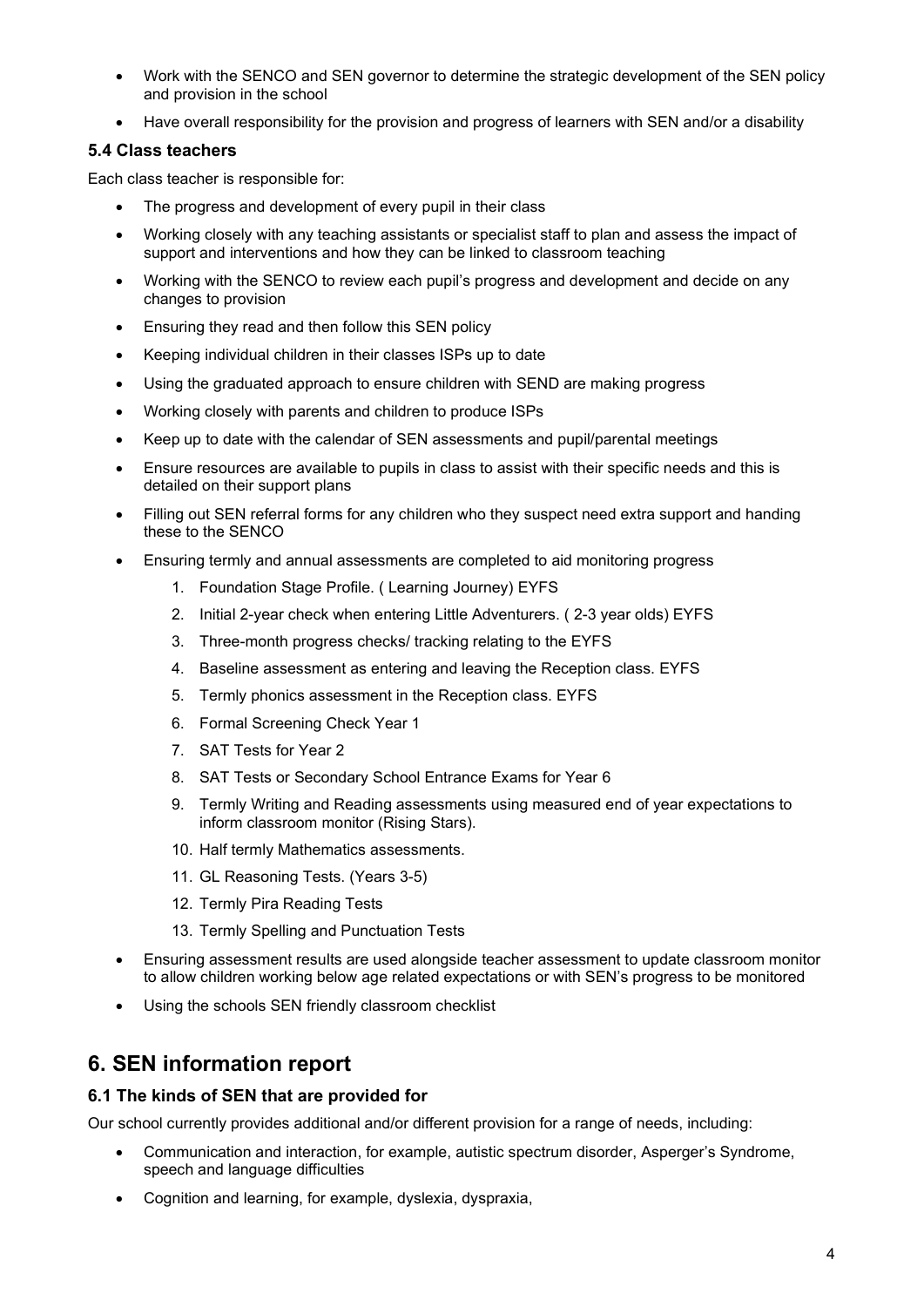- Social, emotional and mental health difficulties, for example, attention deficit hyperactivity disorder (ADHD),
- Sensory and/or physical needs, for example, visual impairments, hearing impairments, processing difficulties, epilepsy
- Neurological disorders, for example epilepsy
- Moderate and multiple learning difficulties

### 6.2 Identifying pupils with SEN and assessing their needs

#### 6.2i New pupils

- We will assess each pupil's current skills and levels of attainment on entry using the Bradford Councils baseline assessment tools
- We will ask for reports to be provided from previous settings before the pupils begin at Ghyll Royd
- The SENCO will contact previous settings when children are working below age related expectations to ensure adequate support is provided from the first day

#### 6.2ii Current pupils

We will continually assess each pupil's current skills and levels of attainment, which will build on previous Key Stages, where appropriate.

Class teachers will make regular assessments of progress for all pupils and identify those whose progress:

- Is significantly slower than that of their peers starting from the same baseline
- Fails to match or better the child's previous rate of progress
- Fails to close the attainment gap between the child and their peers
- Widens the attainment gap

This may include progress in areas other than attainment, for example, social needs.

Education, Health and Care Plans (EHC Plans)

- Following the statutory assessment process, an Educational Health Care Plan will be provided by City of Bradford Metropolitan District Council if it is decided that the child's needs are not being met by the support that is ordinarily available.
- Parents have the right to appeal against the content of the Educational Health Care Plan. They may also appeal against the school named in the plan if it differs from their preferred choice.
- Once the Educational Health Care Plan has been completed and agreed, it will be kept as part of the pupil's formal record and reviewed at least annually by staff, parents and the pupil.

Slow progress and low attainment will not automatically mean a pupil is recorded as having SEN.

When deciding whether special educational provision is required, we will start with the desired outcomes, including the expected progress and attainment, and the views and the wishes of the pupil and their parents. We will use this to determine the support that is needed and whether we can provide it by adapting our core offer, or whether something different or additional is needed.

### 6.3 Consulting and involving pupils and parents

We will have an early discussion with the pupil and their parents when identifying whether they need special educational provision. These conversations will make sure that:

- Everyone develops a good understanding of the pupil's areas of strength and difficulty
- We take into account the parents' concerns
- Everyone understands the agreed outcomes sought for the child
- Everyone is clear on what the next steps are

Notes of these early discussions will be added to the pupil's ISP and shared their parents.

We will formally notify parents when it is decided that a pupil will receive SEN support.

Parents will have to sign to agree with any actions which are suggested.

#### 6.4 Assessing and reviewing pupils' progress towards outcomes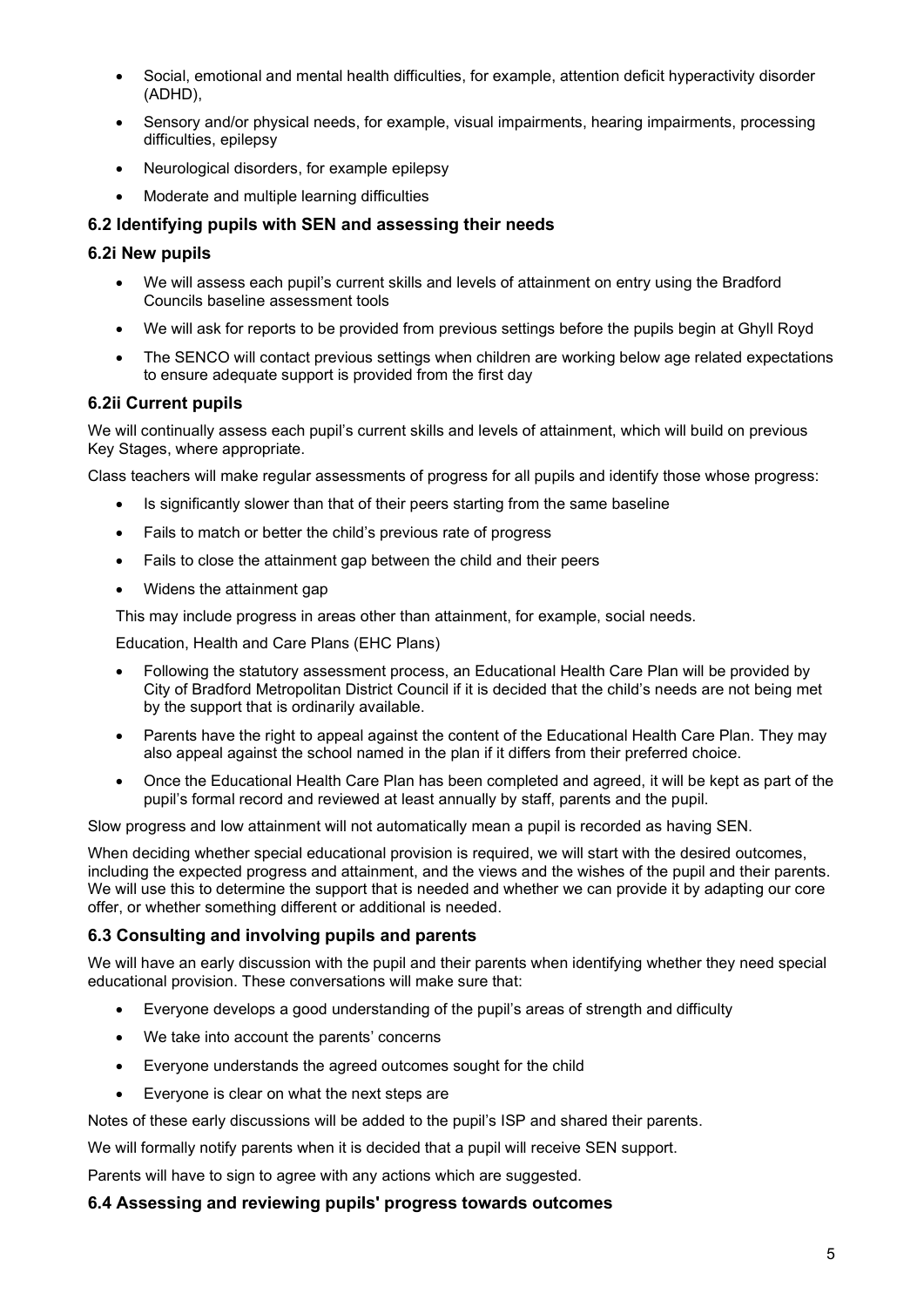We will follow the graduated approach and the four-part cycle of **assess, plan, do, review.** 

The class or subject teacher will work with the SENCO to carry out a clear analysis of the pupil's needs. This will draw on:

- The teacher's assessment and experience of the pupil
- Their previous progress and attainment and behaviour
- Other teachers' assessments, where relevant
- Specific assessment tools for literacy, SEMH etc.
- The individual's development in comparison to their peers and national data
- The views and experience of parents
- The pupil's own views
- Advice from external support services, if relevant

The assessment will be reviewed regularly.

All teachers and support staff who work with the pupil will be made aware of their needs and will be shown the pupils ISP which outlines: the outcomes sought, the support provided, and any teaching strategies or approaches that are required. We will regularly review the effectiveness of the support and interventions and their impact on the pupil's progress.

### 6.5 Supporting pupils moving between phases and preparing for adulthood

We will share information with the school, college, or other setting the pupil is moving to. We will agree with parents and pupils which information will be shared as part of this. We will use the Bradford council format for Support Plans to aid smooth transition. We will ensure children with SEMH needs are given extra opportunities to visit and have transition meetings with secondary schools. The Year 6 teacher and the head teacher will be responsible for having continuous communication with secondary schools to aid transition for children with SEND and SEMH.

### 6.6 Our approach to teaching pupils with SEN

Teachers are responsible and accountable for the progress and development of all the pupils in their class.

High quality teaching is our first step in responding to pupils who have SEN. This will be differentiated for individual pupils.

We will also provide the following interventions:

- Literacy interventions for children who are dyslexic. These include spelling, reading and phonics interventions. For example: Spelling zone, word wasp.
- Resources available in class for those who need literacy support for example: colored reading filters, extra time, colored backgrounds for whiteboards.
- Altered behavior plans for children with SEND or SEMH who need adjustments to the positive behavior plan offered.
- Boxhall profile assessments for children who need support with SEMH and wellbeing.
- Small class sizes to ensure consistent monitoring.
- Specialist sports teaching to ensure that all pupils can join in with sporting opportunities with appropriate adjustments.
- 1:1 year 6 exam interventions tailored to induvial needs with a range of strategies.
- External specialist services to be given appropriate supervised workspaces within the school to work 1:1 with children, for example counselors and specialist nurses.

### 6.7 Adaptations to the curriculum and learning environment

We make the following adaptations to ensure all pupils' needs are met:

- Differentiating our curriculum to ensure all pupils are able to access it, for example, by grouping, 1:1 work, teaching style, content of the lesson, etc.
- Using the schools SEN friendly classroom checklist
- Adapting our resources and staffing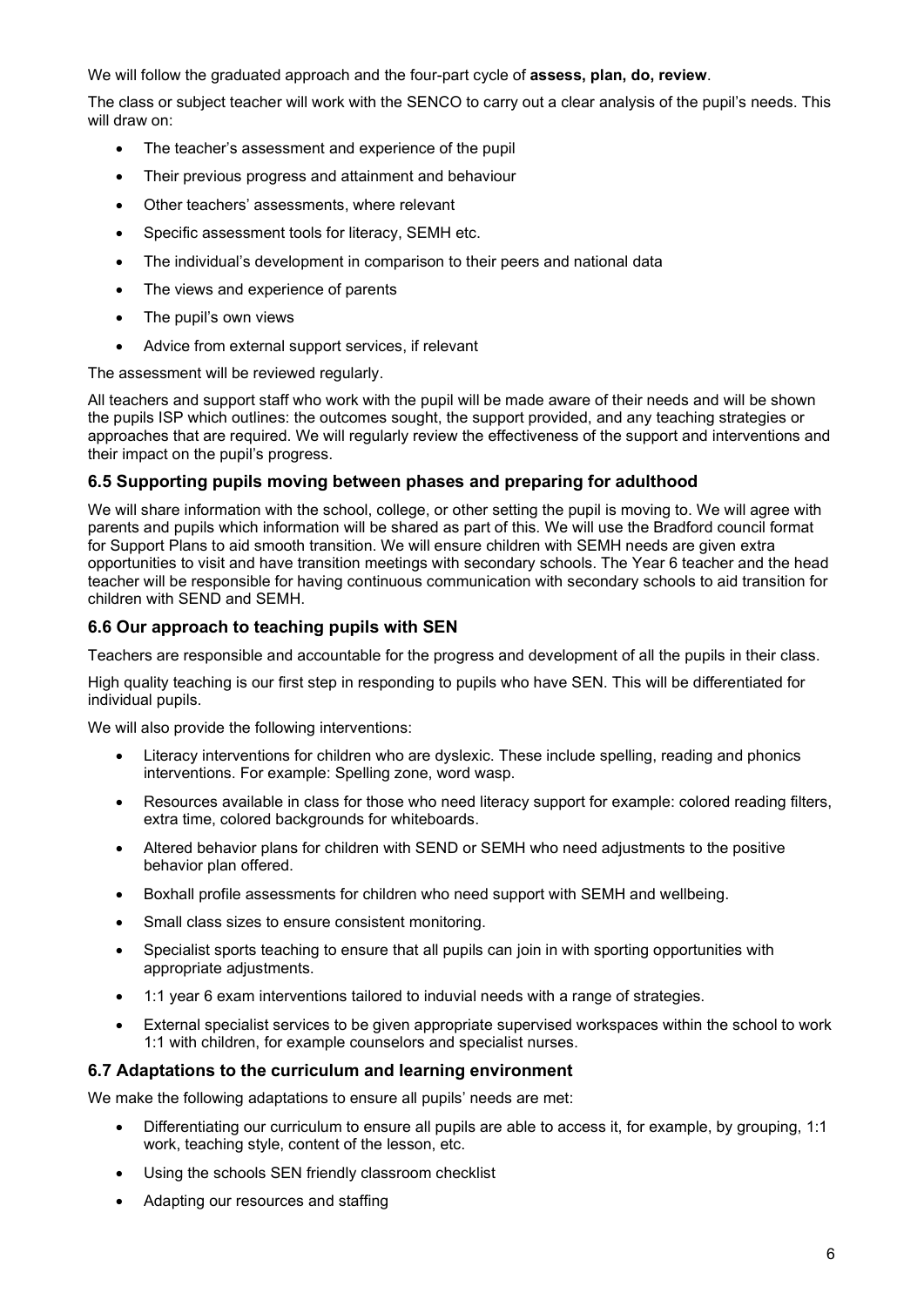- Using recommended aids, such as laptops, coloured overlays, visual timetables, larger font, etc.
- Differentiating our teaching, for example, giving longer processing times, pre-teaching of key vocabulary, reading instructions aloud, etc.

## 6.8 Additional support for learning

We have 2 teaching assistants who are trained to deliver interventions such as Spell zone, word wasp, mathematical baseline support.

Teaching assistants will support pupils on a 1:1 basis when the have an EHCP with specifically required 1:1.

Teaching assistants will support pupils in small groups when there are a group of pupils with similar needs and when those pupils are not making the progress in line with their cohort despite quality first teaching strategies

We work with the following agencies to provide support for pupils with SEN:

- Bradford City Council
- Social Services
- School nurses
- NHS, GPs and Pediatric nurses
- Training for staff from ISA

### 5.9 Expertise and training of staff

Our SENCO has completed the National Award for Special Educational Needs Co-Ordinator and is the Year 6 Teacher

They are allocated 3 hours a week to manage SEN provision.

We have a team of 7 teaching assistants, including 2 higher level teaching assistants (HLTAs) who are trained to deliver SEN provision.

In the last academic year, staff have been trained in

- baseline assessment,
- completing support plans,
- how to use the graduated approach plan.

In the last academic year, the SENCO, Head teacher and SEN lead for EYFS been trained in:

- Understanding and Implementing the SEND Code of Practice 1: The Graduated Approach,
- Understanding and Implementing the SEND Code of Practice 2: Education Health and Care Plans,
- Understanding and Implementing the SEND Code of Practice 3: Annual Reviews,
- ISA Online Course: SENCO Training: Language as the basis for everything.
- ISA Online Course: SENCO Training: For those responsible for SEND.

Next academic year's training:

- In-house training during staff meetings
- Training on new policies
- Spotlight training for teachers from Moor House School & College
- Training offered by Bradford Early Years Inclusion Unit
- Training courses offered by other external agencies.

### 6.10 Securing equipment and facilities

Ghyll Royd School will liaise with outside agencies to secure extra equipment and facilities for those children who need something additionally to what can be provided on site.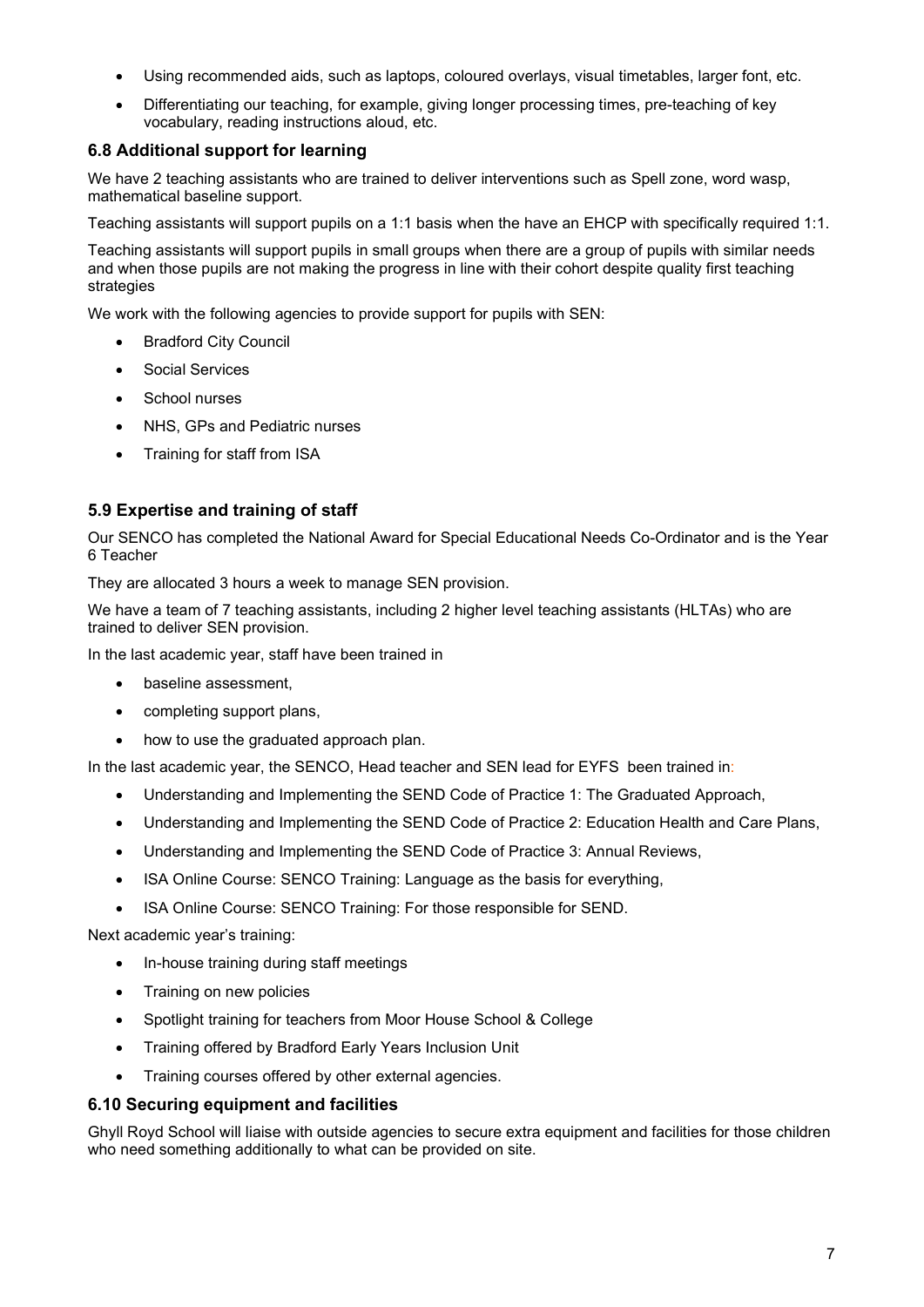The SENCO will manage, order and maintains resources for SEND in school. The Headteacher and SENCO agree resourcing for special needs provision within the school, including the provision for children with an EHC Plan. These specialist resources will then be distributed by the SENCO to the relevant staff.

Where possible Ghyll Royd will apply for local authority support for initial assessments where this is not possible, we will provide parents with details of places to have children assessed.

### 6.11 Evaluating the effectiveness of SEN provision

We evaluate the effectiveness of provision for pupils with SEN by:

- Reviewing pupils' individual progress towards their goals each term
- Reviewing the impact of interventions after a half term
- Using pupil questionnaires
- Monitoring of classroom monitor by the SENCO
- Using Bradford Baseline Assessments to monitor progress
- Holding annual reviews for pupils with statements of SEN or EHC plans
- Holding annual handover meeting between class teachers to aid transition between classes and teachers

### 6.12 Enabling pupils with SEN to engage in activities available to those in the school who do not have SEN

All of our extra-curricular activities and school visits are available to all our pupils, including our before-and after-school clubs.

All pupils are encouraged to go on our residential trip(s) to Robin Hoods Bay, Dern Valley and Nell Bank.

All pupils are encouraged to take part in sports day/school plays/special workshops, etc.

No pupil is ever excluded from taking part in these activities because of their SEN or disability.

To support children with SEND we do make the following amendments available.

- A choice of which activities to compete in during sports day and swimming galas.
- A choice of roles to take on for school productions including learning to operate lighting and sound equipment for those who feel uncomfortable with performing on stage.
- Ramps and disabled access to the ground floor of the building and flexibility on where activities take place. (Please see our Accessibility Plan)

#### 6.13 Support for improving emotional and social development

We provide support for pupils to improve their emotional and social development in the following ways:

- Pupils with SEN are encouraged to be part of the school council including taking on leadership roles
- Pupils in Year 6 with SEN are encouraged to take on leadership roles
- Pupils with SEN are also encouraged to be part of Bush Craft, Lego and Running club to promote teamwork/building friendships etc.
- All bullying will be taken seriously and followed up (please see our anti-bulling policy).
- Pupils are given Individual Behavior Plans (IBP) to help support them to meet their own individual social and emotional goals.
- Staff are to tailor the behavior expectations with the IBP as a guide.

#### 6.14 Working with other agencies

For Form 6 or New pupils to ease transition, arrangements are in place for liaison between Ghyll Royd and the appropriate previous or next/secondary schools. We work also work with outside agencies, such as: educational psychologists, CAMHS, Dyslexia Action, Early Help team, Bradford Council representatives and medical professionals, such as SALT (Speech & Language Therapy) where this is necessary.

### 6.15 Complaints about SEN provision